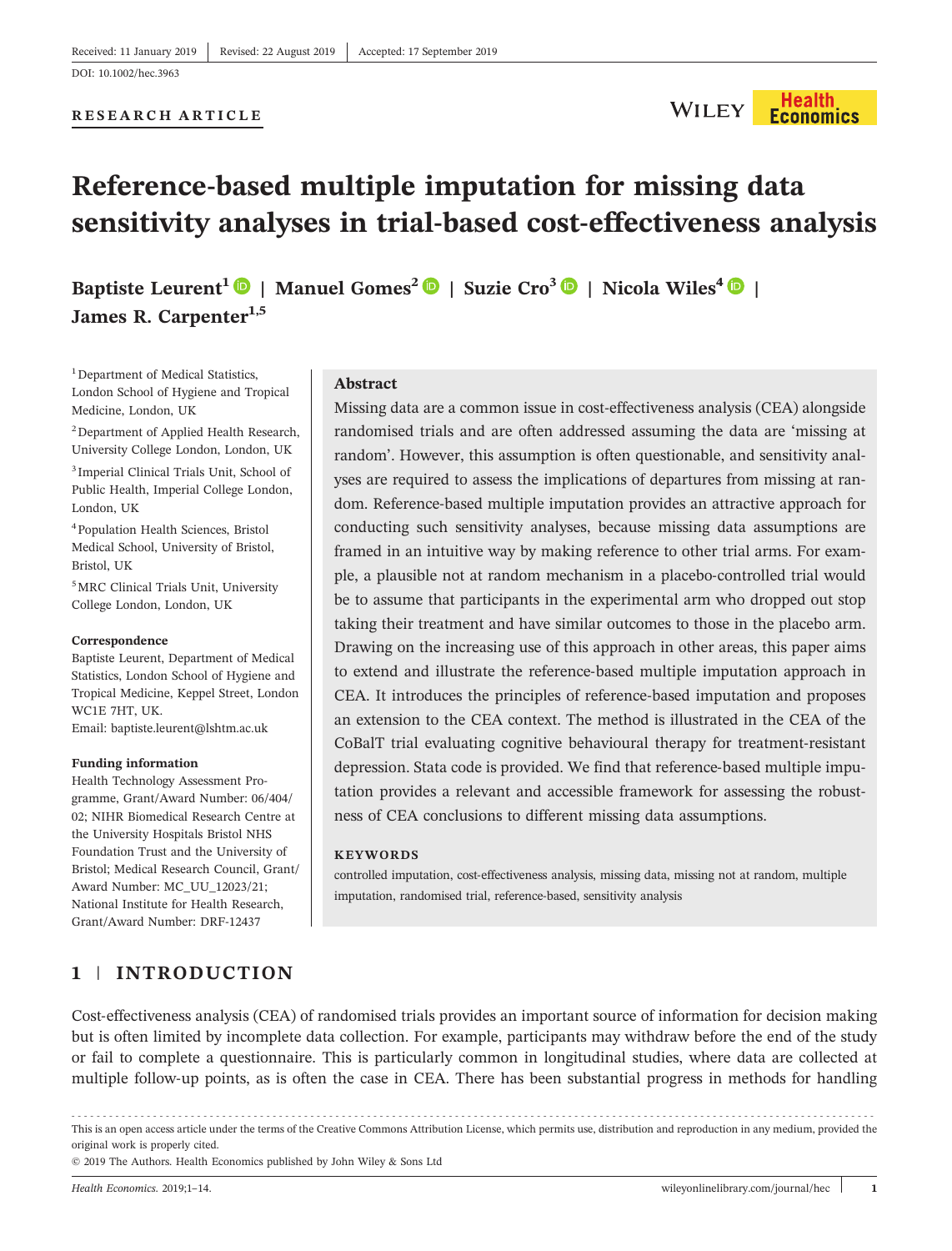missing data in CEA particularly those that allow valid inferences under the assumption that data are missing at random (MAR; Briggs, Clark, Wolstenholme, & Clarke, 2003; Burton, Billingham, & Bryan, 2007; Faria, Gomes, Epstein, & White, 2014; Lin, 2003; Manca & Palmer, 2005; Oostenbrink & Al, 2005; Willan, Lin, & Manca, 2005). In recent years, there has been an increase in the uptake of methods such as multiple imputation (Gabrio, Mason, & Baio, 2017; Leurent, Gomes, & Carpenter, 2018; Noble, Hollingworth, & Tilling, 2012). The MAR assumption often provides a desirable starting point for missing data analyses as it implies that any differences between individuals with missing and complete information can be explained by differences in the observed data. However, this assumption may not always hold, as the missingness could depend on unobserved values, that is, data are missing not at random (MNAR; Little & Rubin, 2002). For example, participants in poorer health may be less likely to complete health-related quality of life (QoL) questionnaires (e.g., EQ‐5D; EuroQol Group, 1990), conditional on their observed characteristics (Faria et al., 2014; Leurent et al., 2018).

Because the true missing data mechanism is unknown, methodological guidelines recommend conducting sensitivity analyses to departures from the MAR assumption, considering alternative, plausible MNAR mechanisms (Burzykowski et al., 2010; Committee for Medicinal Products for Human Use [CHMP], 2010; Faria et al., 2014; Little et al., 2012). However, these sensitivity analyses are not routinely conducted (Bell, Fiero, Horton, & Hsu, 2014; Gabrio et al., 2017; Leurent, Gomes, & Carpenter, 2018), perhaps due to the lack of accessible methods or because of the challenges of formulating relevant missing data assumptions beyond MAR. One approach that is receiving increasing attention in clinical trials is reference‐based multiple imputation (Carpenter, Roger, & Kenward, 2013; Keene, Roger, Hartley, & Kenward, 2014; Kenward, 2015; Little & Yau, 1996). This approach recognises that individuals with missing data could differ from those who complete the study, and—reflecting this—the data are imputed using a different distribution. For example, in a placebo-controlled drug trial, participants in the experimental arm who dropout may stop taking their treatment and be expected to have similar outcomes to those in the placebo arm. A key advantage of this approach over other methods that have been proposed (Gabrio, Daniels, & Baio, 2018; Gabrio, Mason, & Baio, 2019; Leurent, Gomes, Faria, et al., 2018; Mason, Gomes, Grieve, & Carpenter, 2018) is that the departure from MAR is captured in a qualitative way, making the formulation of the problem more intuitive and accessible to a broader audience, including clinicians and decision makers.

Drawing on recent work (Carpenter et al., 2013), this paper extends and illustrates the reference-based multiple imputation approach to address MNAR data in trial‐based CEA. In particular, we focus on adapting the approach to jointly model costs and effectiveness and allow for different patterns of missingness on cost and effectiveness endpoints over time.

This paper is organised as follows: Section 2 introduces the CoBalT trial, which is used as a motivating example to illustrate the methods. Section 3 introduces the reference‐based multiple imputation approach, its extension to the CEA framework, and its implementation in Stata (StataCorp, 2017). Section 4 illustrates the methods applied to the CoBalT trial. The paper finishes with a discussion of the proposed methods.

#### **2** | **CASE STUDY**

#### **2.1** | **Overview of the CoBalT trial**

CoBalT was a two‐arm individually randomised controlled trial of cognitive behavioural therapy (CBT) as an adjunct to pharmacotherapy for treatment‐resistant depression (Wiles et al., 2014, 2013). Patients with treatment‐resistant depression were recruited from U.K. primary care practices between 2008 and 2010 and randomised to either usual care for depression (including pharmacotherapy) or to CBT in addition to usual care. CBT consisted of 12 to 18 sessions delivered by a trained therapist at the general practice or a nearby location and followed standard CBT manuals (Thomas et al., 2012). The trial's primary outcome was clinical response, defined as a 50% reduction in depressive symptoms (Beck Depression Inventory‐II; Beck, Steer, & Brown, 1996) at 6 months compared with baseline.

#### **2.2** <sup>|</sup> **Cost‐effectiveness analysis**

A 1-year CEA was conducted alongside the trial to assess the cost-effectiveness of CBT in addition to usual care and has been reported in detail elsewhere (Hollinghurst et al., 2010; Wiles et al., 2014). For the purpose of this article, we follow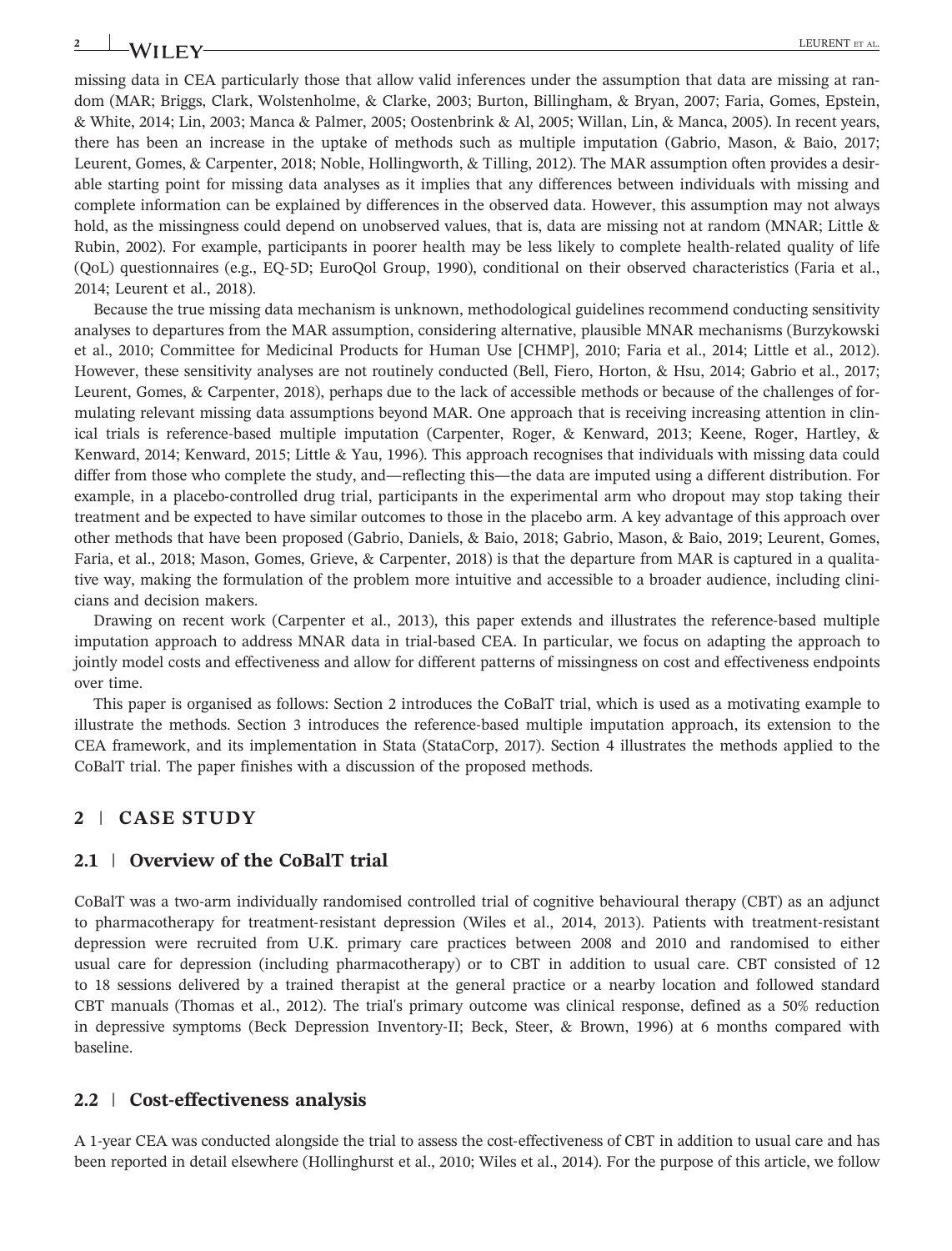broadly the CEA methods described in Hollinghurst et al. (2010) with some simplifications made to allow a clearer focus on the relevant methodology (e.g., focussing only on unadjusted cost-utility analysis and costs from the National Health Service and Personal Social Service perspective). Briefly, health-related QoL was measured by the EQ-5D-3L (EuroQol Group, 1990) at baseline, 6, and 12 months and converted into utility scores using a standard set of U.K. valuations (Dolan, 1997). Quality‐adjusted life‐years (QALYs) were derived by the "area under the curve" approach, combining both time and utility scores (Drummond, Sculpher, Claxton, Stoddart, & Torrance, 2015). Costs were measured from the National Health Service and Personal Social Service perspective over 12 months. Primary care use was derived from the general practice records at the end of the trial, and additional health and social service use were measured by patient questionnaires at 6 and 12 months. Costs were not collected at baseline. For the purposes of this article, we focused on imputing the total cost variable. Missing QoL data and total costs were imputed under different assumptions using the referenced‐based multiple imputation approach described in Section 3. Participants' baseline QoL, age, sex, and Beck Depression Inventory‐II were used as covariates in the imputation model, and a set of 100 imputations were performed. The imputed QALYs were then derived by the area under the curve approach based on the imputed QoL at baseline, 6, and 12 months. The resulting multiply‐imputed datasets were analysed using Rubin's rules (Rubin, 1987). Mean differences between arms in QALYs and costs (and 95% confidence intervals) were estimated using unadjusted linear regression and divided to obtain the incremental cost-effectiveness ratio (ICER) of CBT compared with usual care. The probability of CBT being cost-effective at different willingness to pay thresholds (and the resulting cost‐effectiveness acceptability curve; Fenwick, O'Brien, & Briggs, 2004) were derived using unadjusted "seemingly unrelated regressions" (Willan, Briggs, & Hoch, 2004) for QALYs and for costs. All analyses were performed in Stata version 15 (StataCorp, 2017).

#### **2.3** | **Missing data patterns and descriptive results**

The trial enrolled 469 participants, and 101 (21.5%) had some cost or QoL data missing. Table 1 shows the frequency of each missing data pattern for the cost and QoL variables. The cost endpoint had slightly more missing data than the QoL endpoint, and the missing data were mostly monotone (when QoL was unobserved at 6 months, QoL at 12 months and total costs tended to be missing as well), but there were also some participants with interim-missing data (QoL missing at 6 months but observed at 12 months). The majority of participants were in the "completers" pattern (78.5%), and each of the missing data pattern had a small number of participants (from 0 to 23 per arm), with the most common being not having any follow‐up data (9%). There was no important difference between arms, with 77.4% of participants providing complete data in the usual care arm and 79.5% in the CBT arm. Missing data were mostly due to participants withdrawing from the study or being lost to follow-up during the trial and were more common in men and younger participants (Wiles et al., 2014).

Table 2 reports the observed mean and standard deviation for the cost and QoL variables. The mean QoL over time is also shown by missing data pattern in Figure 1. In the participants with complete QALY data, the QoL tended to increase over time, with a greater improvement in the CBT arm than the usual care arm, particularly between baseline and 6 months. Participants with missing data tended to have a lower QoL at baseline.

The primary CEA (Hollinghurst et al., 2010) was conducted using multiple imputation, assuming missing data were MAR. However, due to the nature of the illness, it was argued that those with poorer outcomes could have been

| Missing data pattern |              |                      |                   | Usual care $(N = 235)$ |      | CBT $(N = 234)$  |      | Total $(N = 469)$ |      |
|----------------------|--------------|----------------------|-------------------|------------------------|------|------------------|------|-------------------|------|
| <b>OoL</b> baseline  | OoL 6 months | <b>QoL 12 months</b> | <b>Total cost</b> | $\boldsymbol{n}$       | %    | $\boldsymbol{n}$ | $\%$ | $\boldsymbol{n}$  | %    |
| √                    |              |                      |                   | 182                    | 77.4 | 186              | 79.5 | 368               | 78.5 |
| √                    |              |                      |                   | 13                     | 5.5  | 6                | 2.6  | 19                | 4.1  |
| √                    |              |                      |                   | $\Omega$               | 0.0  | 2                | 0.9  | 2                 | 0.4  |
| √                    |              |                      |                   | 18                     | 7.7  | 14               | 6.0  | 32                | 6.8  |
| √                    |              |                      |                   |                        | 1.3  | 3                | 1.3  | 6                 | 1.3  |
|                      |              |                      |                   | 19                     | 8.1  | 23               | 9.8  | 42                | 9.0  |

**TABLE 1** Missing data patterns of CoBalT quality of life and cost variables

*Note*. Ticks indicate observed data; crosses indicate missing data.

Abbreviations: CBT, cognitive behavioural therapy; QoL, health-related quality of life measured by the EQ-5D-3L.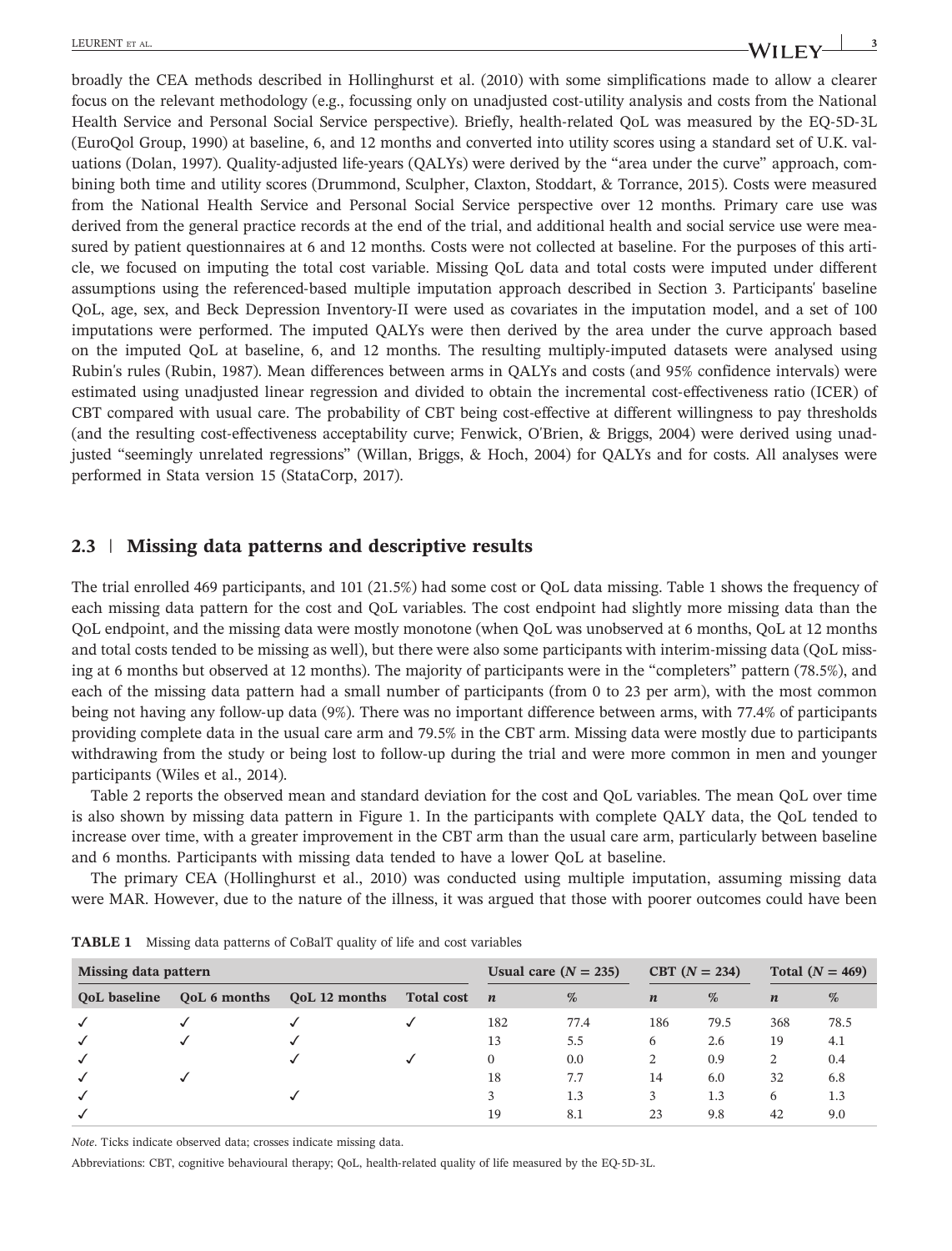

|                  | Usual care $(N = 235)$ |       | CBT $(N = 234)$ |                  |       |           |
|------------------|------------------------|-------|-----------------|------------------|-------|-----------|
| <b>Variable</b>  | $\boldsymbol{n}$       | M     | <b>SD</b>       | $\boldsymbol{n}$ | M     | <b>SD</b> |
| OoL baseline     | $235^{\rm a}$          | 0.502 | 0.311           | 234              | 0.547 | 0.315     |
| OoL 6 months     | 213                    | 0.542 | 0.329           | 206              | 0.662 | 0.303     |
| OoL 12 months    | 198                    | 0.555 | 0.358           | 197              | 0.637 | 0.338     |
| <b>OALYs</b>     | 195                    | 0.542 | 0.292           | 192              | 0.635 | 0.279     |
| Total cost $(f)$ | 182                    | 799   | 725             | 188              | 1,803 | 1,115     |

**TABLE 2** Summary statistics of CoBalT quality of life and cost variables

Abbreviations: CBT, cognitive behavioural therapy; M, mean; QALYs, quality-adjusted life-years; QoL, health-related quality of life measured by EQ-5D-3L; SD, standard deviation.

a One missing baseline QoL was mean‐imputed.



**FIGURE 1** CoBalT mean quality of life scores, by treatment arm and missing data pattern. The number of participants in each pattern is indicated next to the last observation. Linear change is assumed between time points. CBT, cognitive behavioural therapy

more likely to dropout of the trial (i.e., data may be MNAR). To ensure that the study provides sound evidence, it is therefore important to assess the extent to which the cost‐effectiveness inferences are robust to departures from the primary MAR assumption. Reference‐based imputation provides a particularly appealing framework to conduct these

# sensitivity analyses under varying missing data assumptions, as we will see in the following sections. **<sup>3</sup>** <sup>|</sup> **REFERENCE‐BASED MULTIPLE IMPUTATION**

This section starts by introducing the basic principles of the reference-based multiple imputation approach drawing on recent work (Carpenter et al., 2013). We then provide some technical details and describe how the approach can be extended for the CEA setting and implemented in standard statistical software.

## **3.1** | **Overview**

Reference‐based multiple imputation is part of the reference‐based (or "controlled" or "placebo‐based") approaches to handling missing data (Ayele, Lipkovich, Molenberghs, & Mallinckrodt, 2014; Carpenter et al., 2013; Keene et al., 2014; Kenward, 2015; Little & Yau, 1996; Lu, 2014; Tang, 2018), which belong to a broader class of "pattern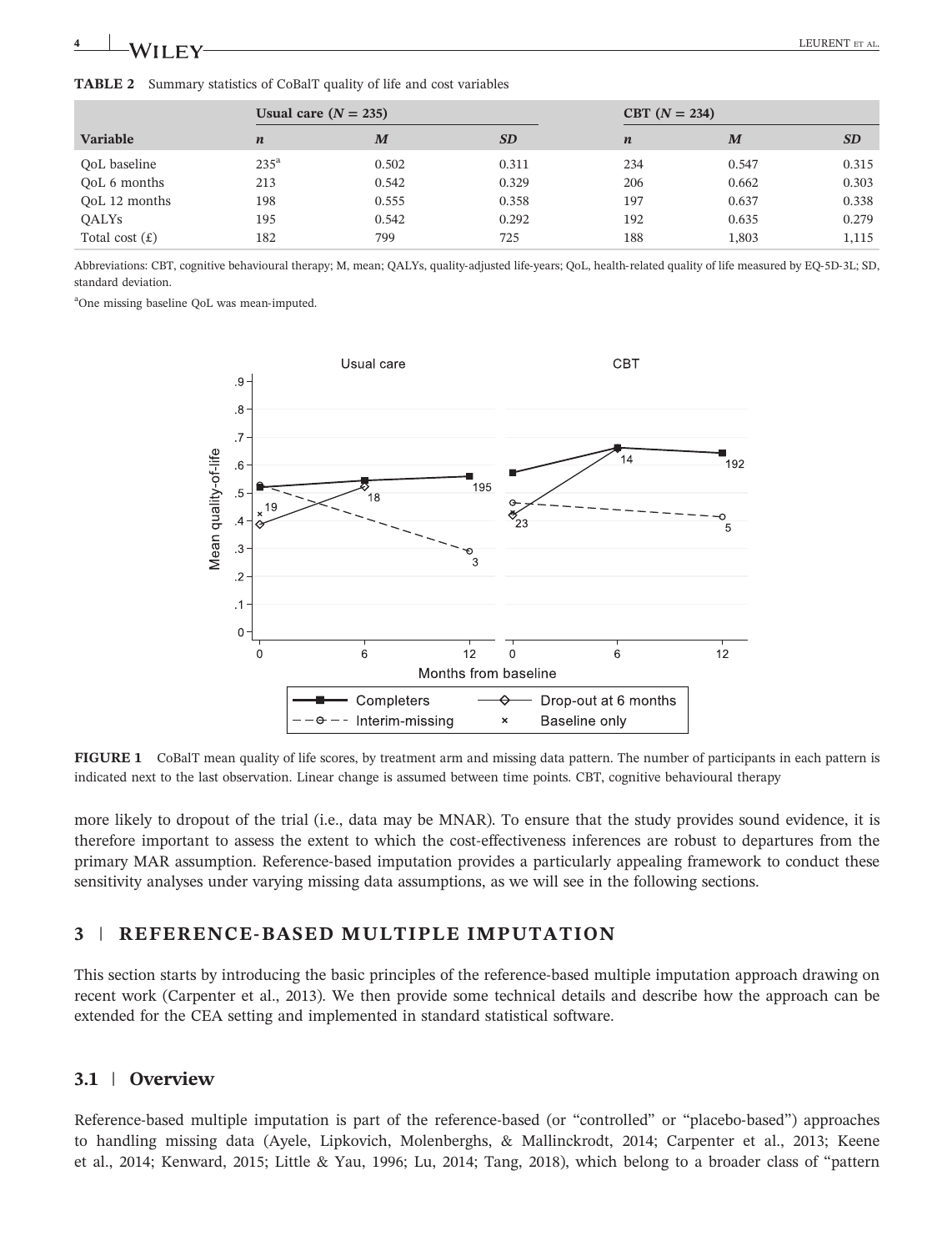## LEURENT ET AL. **1999 SECURENT ET AL. 5**

mixture models," modelling MNAR data by allowing for a different data distribution by pattern of missingness (Little, 1993; Ratitch, O'Kelly, & Tosiello, 2013). Reference‐based multiple imputation can be seen as an extension of ad hoc single imputation MNAR methods, such as assuming "missing = still smoking" commonly used in smoking cessation trials (West, Hajek, Stead, & Stapleton, 2005) but appropriately capturing random variations and imputation uncertainty in a multiple imputation framework. Instead of a single imputation, an appropriate distribution is used to draw multiple plausible values. This distribution can come from any "reference" group, but a typical choice in randomised trials would be to use the control arm information. For example, in a placebocontrolled trial, we may wish to use the distribution from the placebo arm to impute outcomes of active arm individuals who dropped out (assuming these have stopped taking their treatment). Multiple imputation provides a convenient framework to implement this approach, because it naturally builds on the MAR elements (Carpenter et al., 2013). Once a multivariate model has been fitted assuming MAR, the different elements of the model can be used as "building blocks" to construct the desired distribution under MNAR. We describe this more formally in the next section.

#### **3.2** | **Generic algorithm**

Consider a randomised controlled trial, where an outcome (say QoL) is measured at multiple time points. Let  $i = 1, \ldots$ , *N* index the *N* participants randomised in the trial, and *Ti* indicate the randomisation arm of participant *i*. Let *j* index the time points,  $j = 0, ..., J$ , with  $j = 0$  the baseline measurement.  $Y_{ij}$  denotes the value of the outcome for participant *i* at time *j*. Let  $Y_{0i}$  and  $Y_{Mi}$  denote the vectors of observed and missing variables for participant *i*. For now, let us also assume that all the missing data are due to dropout, so that for a participant *i*, data are all observed until time point  $D_i \in \{0, \dots,$ *J*}, and missing thereafter. So  $Y_{Oi} = (Y_{i0}, ..., Y_{iD_i})^T$ , and  $Y_{Mi} = (Y_{iD_i + 1}, ..., Y_{iJ})^T$ .

To impute the missing values, we need to define a distribution for the missing data Y*Mi*, given the treatment arm and observed data, that is  $(Y_{Mi}|Y_{Di}, D_i, T_i)$ . Under MAR, this distribution is independent of  $D_i$  and is  $(Y_{Mi}|Y_{Di}, T_i)$ . Under MNAR assumptions, however, it depends on *Di*, and we need to define the distribution according to some plausible assumption. A practical option is to make statements about the unobserved data by reference to other groups of participants in the trial (typically participants in different treatment arms).

Reference-based multiple imputation involves the following steps (Carpenter et al., 2013; Cro, Morris, Kenward, & Carpenter, 2016):

- 1. For each treatment arm separately, fit a multivariate normal (MVN) model for  $Y_{ij}$  using the observed data (assuming MAR).
- 2. Draw a mean vector and a covariance matrix from the posterior distribution of the MVN model parameters.
- 3. For each participant with missing data, use the draw from Step 2 to form the joint distribution of  $Y_{0i}$  and  $Y_{Mi}$ . Different assumptions can be used to construct this joint distribution (see Section 3.3).
- 4. For each participant, use the joint distribution to construct the conditional distribution of *YMi* given *YOi* and draw random values from that conditional distribution to impute the missing data.
- 5. Repeat Steps 2–4 *m* times to construct *m* imputed datasets.

The analysis can then be conducted as with standard multiply-imputed datasets. That is, the parameters of interest and their variances are estimated by fitting the model of interest to each dataset and combined using Rubin's rules (Rubin, 1987). Guidance for the analysis of multiply‐imputed cost‐effectiveness data is provided elsewhere (Briggs et al., 2003; Burton et al., 2007; Faria et al., 2014; Manca & Palmer, 2005).

#### **3.3** | **Constructing the joint distribution**

Several options to construct the joint distribution of the observed and unobserved data have been proposed, each reflecting a different MNAR mechanism (Carpenter et al., 2013). The appropriate choice will be context‐specific, but here, we describe some options that may be of particular relevance to trial-based CEA. Each of these options is illustrated in Figure 2.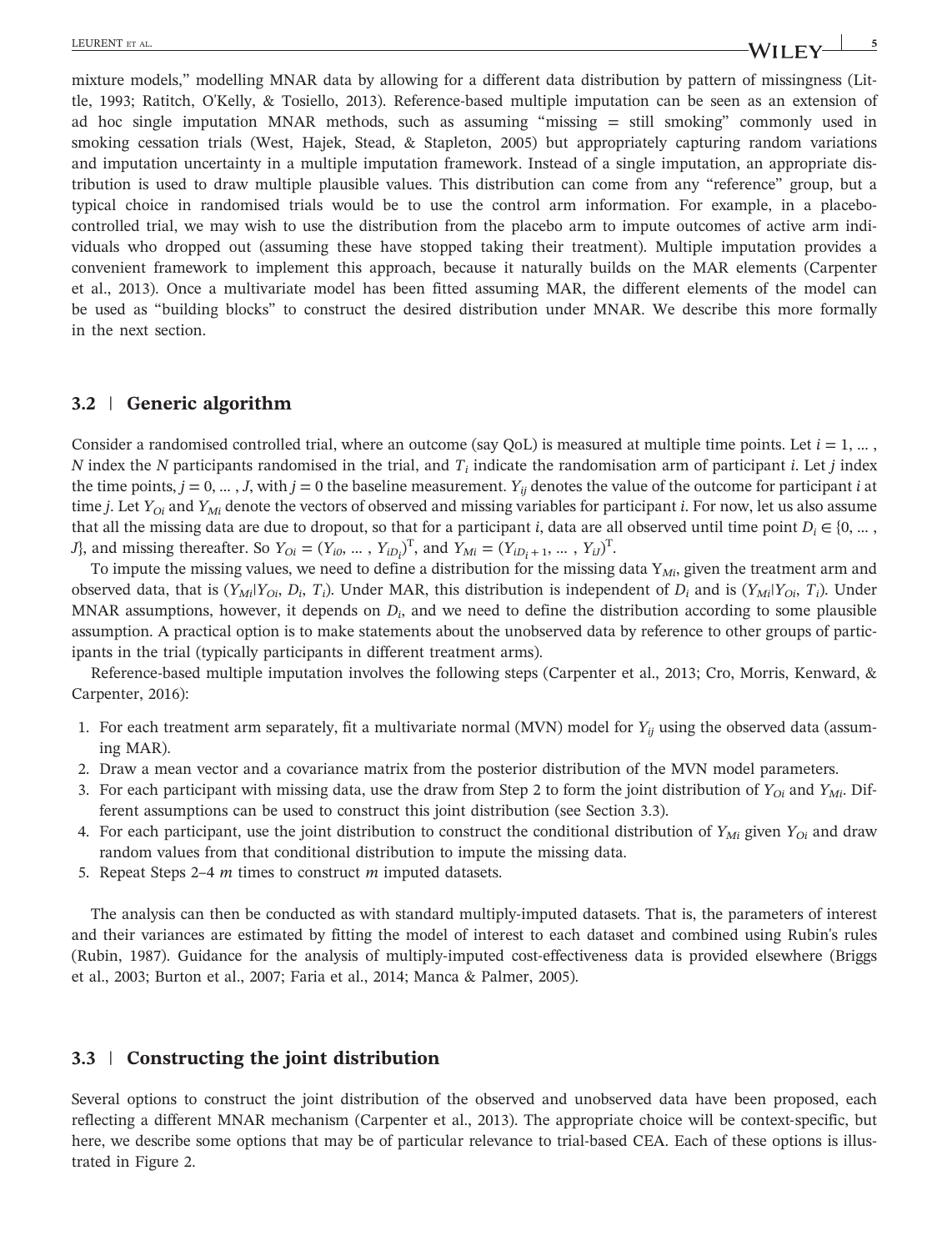

FIGURE 2 Illustration of reference-based imputation options. Black squares are observed values for a participant in the active arm dropping out after the third time point. Hollow diamonds represent the average imputed values for that participant, and the curly brackets represent the imputation uncertainty around that average. The reference group (for J2R and CIR) is the control arm. Note that for clarity, the participant is assumed to follow closely the mean of its arm before dropout. The imputed values will actually depend on the observed data, and, for example, a participant with higher values before dropout will tend to have higher imputed values. BMCF, baseline mean carried forward; CIR, copy increments in reference; J2R, jump to reference; LMCF, last mean carried forward; MAR, missing at random [Colour figure can be viewed at [wileyonlinelibrary.com\]](http://wileyonlinelibrary.com)

*Randomised arm MAR*. The distributions of the missing and observed values, conditionally on the observed variables, are assumed to be the same. The joint distribution follows an MVN with mean and covariance corresponding to the participant's randomised arm estimates. It corresponds to the default assumption with the standard multiple imputation approach. This is the natural choice when missingness is assumed independent of the outcome, or to estimate a "de jure" (per protocol) estimand, censoring after any protocol deviation.

*Jump to reference (J2R)*. After dropout, the participant's conditional outcomes are assumed to "jump" to those of the reference group (typically the control arm). The joint distribution is an MVN model with mean parameters from the randomised arm until *Di* and from the reference group afterward. The covariance matrix corresponds to the parameters from the randomised arm until  $D_i$  and to the reference group for the conditional components of the post-dropout variables, given the pre‐dropout measurements. It corresponds to assuming that, after dropping out, participants from the active arm have the same outcomes as the reference group individuals. This is a plausible choice when the treatment effect is lost after the individual leaves the study.

*Copy increments in reference (CIR)*. After dropout, the participant's conditional outcomes mimic (parallel) the gradient from the reference group. The joint distribution mean parameters follow those from the randomised arm until dropout and the increment in mean from the reference group thereafter. The covariance matrix is formed as under J2R. This may be plausible when participants are expected to maintain the treatment benefits accrued until dropout, then follow (parallel) the outcome trajectory from the reference group after that.

*Last mean carried forward (LMCF)*. After dropout, the participant's conditional outcomes remain stable, around the mean at that last time point (from their treatment arm). The joint distribution is an MVN with mean parameters from the randomised arm until dropout, and the mean parameter from their randomised arm at time *Di* for all the following time points. The covariance parameters follow those of the randomised arm. This is an appropriate choice when the outcomes are likely to remain stable, on average, after dropout. Note that this is distinct from the ad hoc "last observation carried forward" approach (Molenberghs et al., 2004), as values are drawn from a well‐defined posterior distribution.

*Baseline mean carried forward (BMCF)*. After dropout, the participant's conditional outcomes are assumed to "jump" back to the baseline mean level. The joint distribution is an MVN with mean parameters from the randomised arm until dropout, and the mean parameter from their randomised arm at baseline for the following time points. The covariance parameters follow those of the randomised arm. This assumption may be plausible when participants are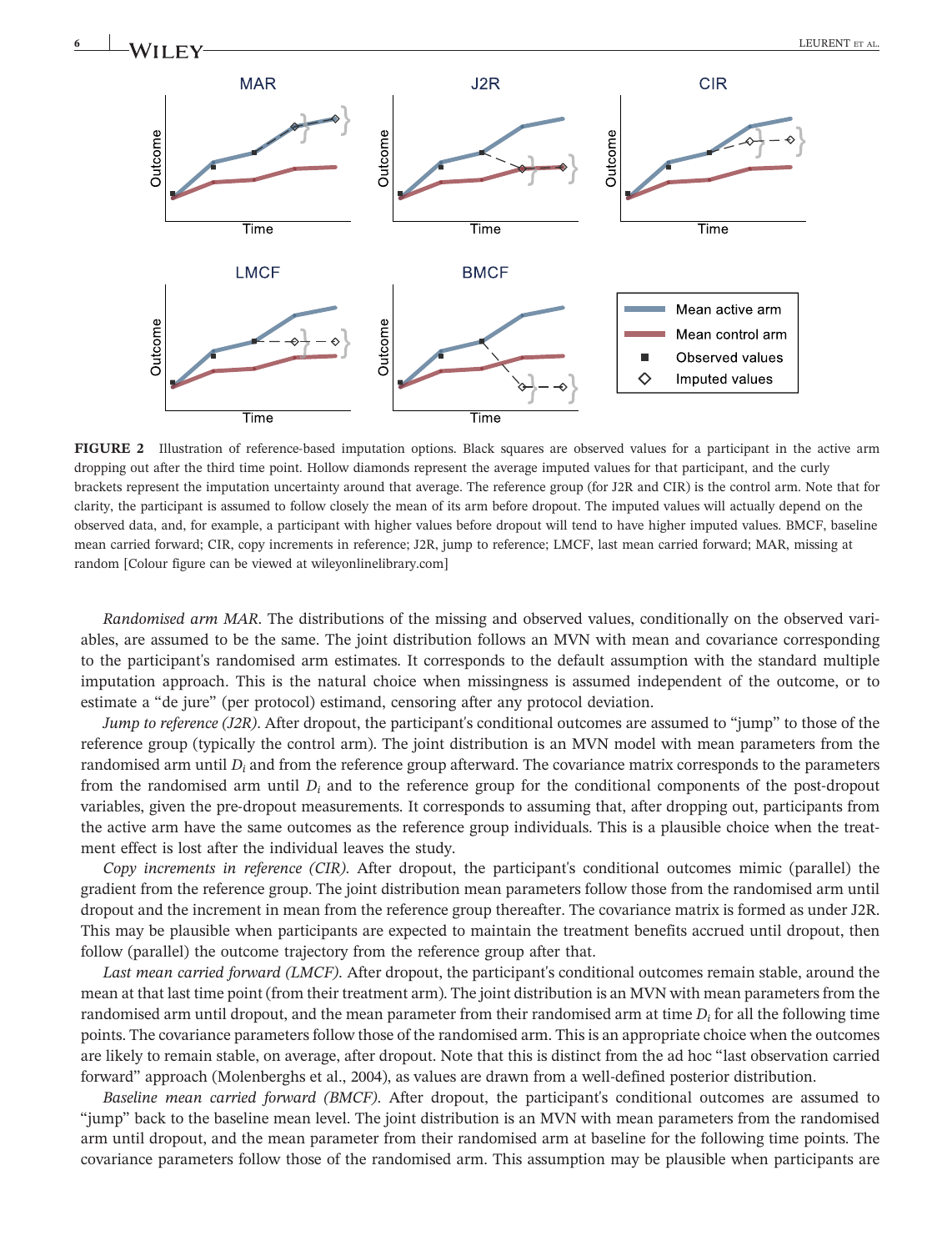anticipated to lose treatment benefits and return to their baseline values. Although this option was not considered in Carpenter et al. (2013), it seemed relevant in our motivating example.

Note that for J2R and CIR, we need to specify a reference group (typically the control arm). For a participant already in the reference group, the distribution will be the same as under MAR.

## **3.4** <sup>|</sup> **Extension to cost‐effectiveness data**

In this section, we build on the original framework described above to handle key features commonly encountered in CEA.

## **3.4.1** | **Handling cost and effectiveness endpoints**

The MVN framework in which the algorithm is implemented can be extended naturally to accommodate additional endpoints. Although in the original model the size of the *Yij* vector was defined by the number of repeated measures, it can be extended to a vector of size  $J^* = J_e + J_c$ , where  $J_e$  and  $J_c$  capture the number of repeated measures of effectiveness and costs, respectively. This results in an MVN model defined, for each treatment arm, by a mean vector of size *J\**, and a variance–covariance matrix of size *J\* × J\**. The joint distribution options described above in Section 3.3 can be logically extended for two distinct endpoints, which do not necessarily have to follow the same follow‐up measurements schedule  $(J_e \neq J_c)$  or missing data pattern. For example, with J2R, the distribution of the unobserved cost and effectiveness variables, conditional on the observed variables, can be set to follow the conditional distributions for the corresponding variables from the reference arm. Or with LMCF, it is simply the mean for the corresponding endpoint (cost or effectiveness) that is carried forward to the following time points.

## **3.4.2** | **Allowing for differential missing data assumptions between endpoints**

An important feature of cost-effectiveness data is that the mechanism that gives rise to missing costs may differ from that of missing effectiveness data. For example, the data may come from different sources (e.g., case report forms versus patient-reported questionnaires) or be collected at different time points. We may want to assume that only one of the endpoints is MNAR and that the other may be MAR. To allow for this, for each participant  $i$ ,  $Y_{Mi}$  can be split in two vectors: *Y<sub>MARi</sub>*, consisting of the MAR-missing variables, and *Y<sub>MNARi</sub>*, of the MNAR-missing variables. The conditional distribution of *YMNARi* given *YOi* and *YMARi* can then be defined following the options described above. The mean parameters are straightforward to derive, following the principles described in Section 3.3, with the mean parameters from the MAR‐ missing variables corresponding to those from the randomised arm. For MAR, LMCF, and BMCF, the covariance matrix will be that of the randomised arm. For J2R and CIR, the covariance matrix requires some further derivation, and the technical details are reported in Data S1. Once the joint distribution has been defined, the remaining steps of the algorithm (see Section 3.2) can be followed, drawing values for  $(Y_{MARI}$ ,  $Y_{MNARI}$ ) conditionally on  $Y_{Qi}$  for each participant.

## **3.4.3** <sup>|</sup> **Interim‐missing data**

So far, it was assumed that missing data were monotone within each endpoint (cost or effectiveness), so that all data were missing after a given point in time. It is however common for trial-based CEA to have interim-missing data (an endpoint measure is missing at a particular time point but observed at a subsequent follow‐up point). We have extended the reference-based framework to accommodate this. If the interim and dropout missing data mechanisms are the same, the joint distribution can be naturally defined. For example, with J2R, we can assume that for each individual, the missing (interim or dropout) variables follow the distribution from the reference group conditionally on the observed data. Similarly, for LMCF, the mean carried forward can be drawn from the last observation before the missing time point. However, the reasons for the interim‐missing data may differ from those of the dropout, and it will sometime seem sensible to assume that only dropout missing data are MNAR (and that the interim‐missing are MAR). In this case, the joint distribution can be built following the approach described in Section 3.4.2, with the interim-missing data added to the vector of *Y<sub>MARi</sub>* variables. The MNAR endpoints would then follow the specified distribution, conditionally on the observed and the interim‐missing variables.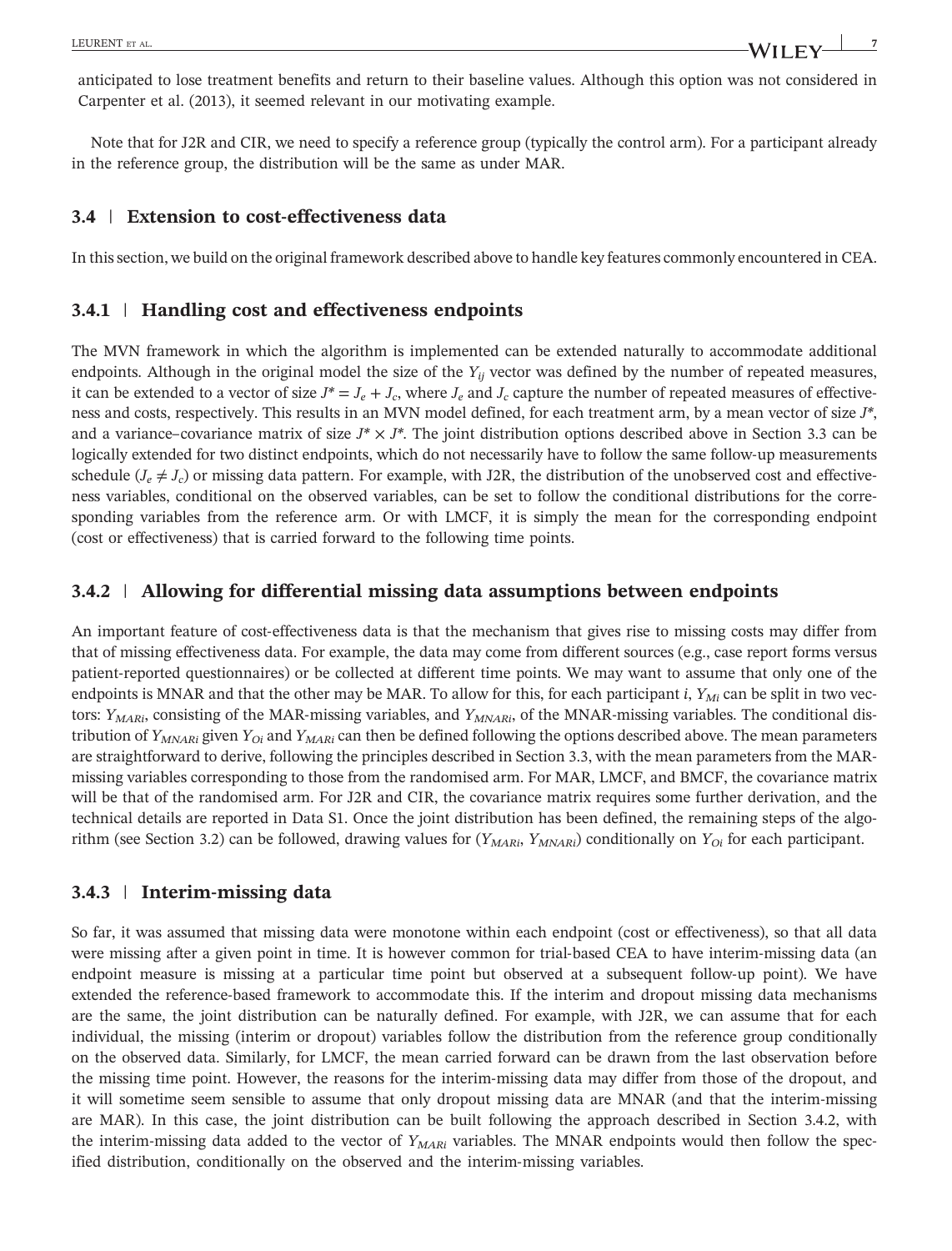# **3.5** | **Implementation in Stata**

Drawing on the *mimix* Stata command (Cro et al., 2016), we developed *CEmimix*, a Stata do-file to implement referencebased multiple imputation for cost‐effectiveness data. The code is reported in Data S2, and available online (Leurent, Gomes, Cro, Wiles, & Carpenter, 2019). Instructions for using *CEmimix* are provided in Data S3. In brief, the user needs to specify the list of effectiveness and cost variables, the treatment arm variable, any additional imputation covariates, and the choice of imputation methods for the effectiveness and cost endpoints. The program then follows the algorithm described in Section 3.2 and returns the corresponding multiply‐imputed datasets which can be analysed using the *mi estimate* command in Stata. Optionally, it allows the user to specify different imputation methods for the interimmissing data and to restrict the multiple imputation to a subset of participants. Further technical details are provided in the code file (Data S2) and in Cro et al. (2016).

## **4** | **RESULTS**

In this section, we illustrate the reference-based multiple imputation approach for assessing the sensitivity of the CoBalT cost‐effectiveness results to different missing data assumptions.

## **4.1** | **MAR analysis**

For the base-case analysis, we assumed that missingness was independent of the unobserved outcome values given the observed data (MAR). It is not possible to test whether this assumption holds based on the observed data, but it often constitutes a sensible starting point. Results are reported in Table 3 and Figure 3. Under MAR, participants in the CBT arm had significantly higher QALYs and costs than the usual care arm. This resulted in an ICER of £11,260 per QALY and a 90.8% probability of CBT being cost-effective at a willingness to pay threshold of £20,000 per QALY.

## **4.2** | **MNAR sensitivity analyses**

We then conducted sensitivity analysis under different MNAR assumptions. First, it was assumed that participants dropping out from the CBT arm stopped engaging with the intervention and that their QoL and costs followed ("jumped

| <b>Missing data</b>                     | Usual care $(N = 235)$ | $CBT (N = 234)$        | Difference $(N = 469)$ |  |
|-----------------------------------------|------------------------|------------------------|------------------------|--|
| assumption                              | M [95% CI]             | $M$ [95% CI]           | $M$ [95% CI]           |  |
| <b>MAR</b> assumption                   |                        |                        |                        |  |
| QoL 6 months                            | $0.537$ [0.494, 0.581] | $0.653$ [0.611, 0.694] | $0.115$ [0.055, 0.175] |  |
| QoL 12 months                           | 0.547 [0.498, 0.595]   | $0.625$ [0.579, 0.671] | $0.079$ [0.012, 0.145] |  |
| <b>OALYs</b>                            | $0.531$ [0.492, 0.569] | $0.619$ [0.582, 0.657] | $0.088$ [0.035, 0.142] |  |
| Total cost $(f)$                        | 803 [694, 912]         | 1,798 [1,641, 1,956]   | 996 [802, 1,190]       |  |
| ICER $(f/OALY)$                         |                        |                        | 11,260                 |  |
| Probability cost-effective <sup>a</sup> |                        |                        | 90.8%                  |  |
| J2R assumption <sup>b</sup>             |                        |                        |                        |  |
| OoL 6 months                            | $0.537$ [0.494, 0.581] | $0.640$ [0.597, 0.683] | $0.103$ [0.042, 0.164] |  |
| QoL 12 months                           | $0.547$ [0.498, 0.595] | $0.614$ [0.566, 0.661] | $0.067$ [0.000, 0.134] |  |
| <b>OALYs</b>                            | $0.531$ [0.492, 0.569] | $0.610$ [0.572, 0.649] | $0.079$ [0.025, 0.134] |  |
| Total cost $(f)$                        | 803 [694, 912]         | 1,615 [1,464, 1,767]   | 813 [630, 996]         |  |
| ICER $(f/QALY)$                         |                        |                        | 10,244                 |  |
| Probability cost-effective <sup>a</sup> |                        |                        | 90.8%                  |  |

**TABLE 3** CoBalT reference‐based imputation results under MAR and J2R assumptions

*Note*. Based on  $m = 100$  imputations.

Abbreviations: CBT, cognitive behavioural therapy; ICER, incremental cost-effectiveness ratio; J2R, jump to reference; M, mean; MAR, missing at random; QALYs, quality‐adjusted life‐years; QoL, quality of life.

<sup>a</sup>At £20,000/QALY.

b Assuming QoL and costs for dropout participants in CBT arm jump to usual care values. Interim‐missing QoL assumed to be MAR.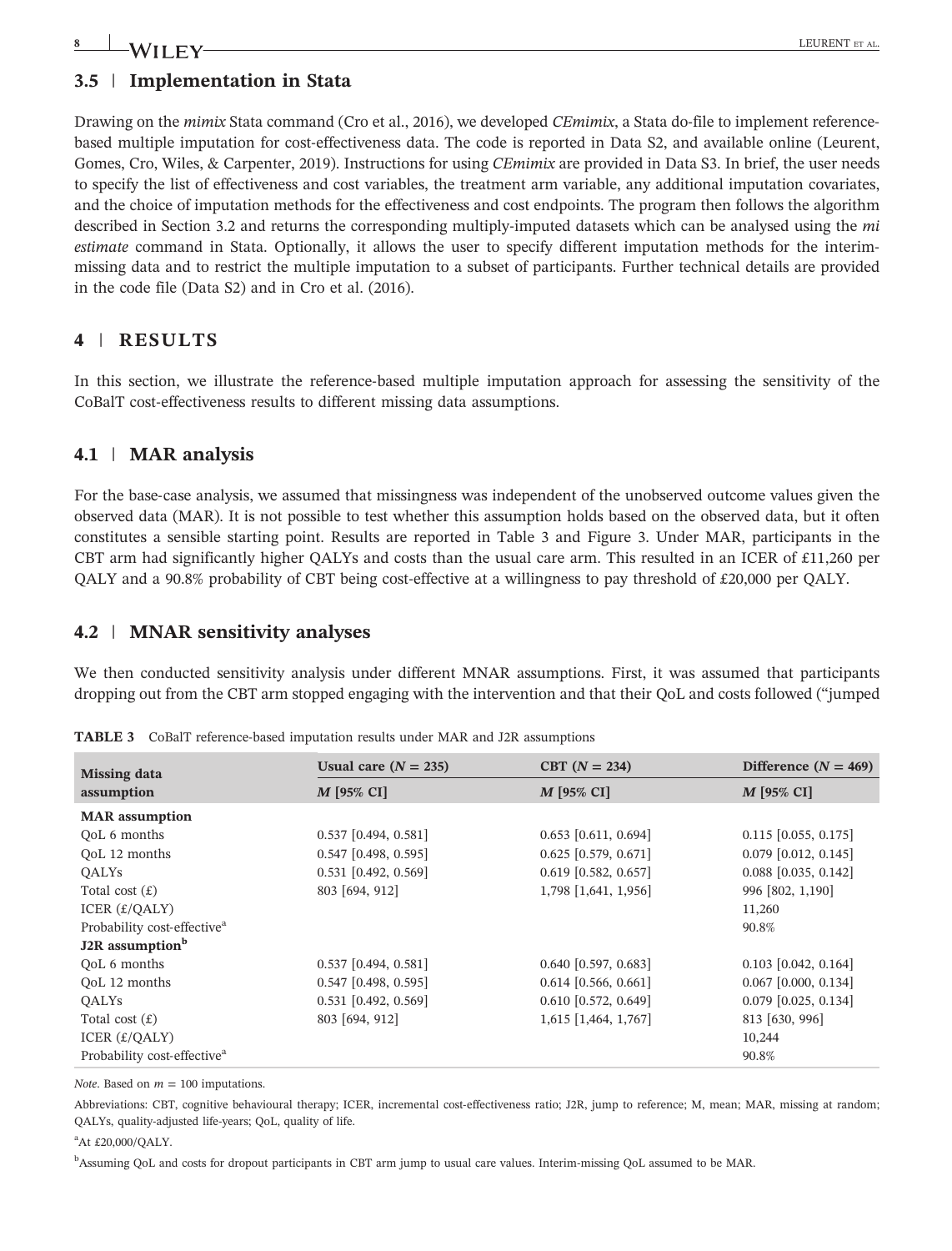

FIGURE 3 Cost-effectiveness acceptability curve under different missing data assumptions. J2R-interim curve not shown, similar to J2R curve. Based on  $N = 469$  participants and  $m = 100$  imputations. Based on seemingly unrelated regression of the imputed datasets, alternative approaches such as nonparametric bootstrapping could have been used (Faria et al., 2014). BMCF, baseline mean carried forward; CBT, cognitive behavioural therapy; J2R, jump to reference; MAR, missing at random; QALYs, quality-adjusted life-years [Colour figure can be viewed at [wileyonlinelibrary.com\]](http://wileyonlinelibrary.com)

to") that of the control group from that point onwards (J2R). Interim-missing data were assumed to be MAR. We can see in Table 3 how this assumption affected the mean QoL and cost estimates at the different time points. The QoL estimates in the CBT arm reduced towards the values of the usual care arm, resulting in a smaller difference in overall QALYs. Similarly, for the cost, the CBT arm costs were lower than under MAR, resulting in a smaller difference between arms. Overall, under this assumption, the ICER of CBT was slightly lower than under MAR (£10,244 per QALY), but the probability of being cost-effective at £20,000 per QALY was unaffected (90.8%; Table 3). We can see on the cost‐effectiveness acceptability curve (Figure 3) that MAR and J2R results were relatively similar across different willingness to pay thresholds, with a probability of CBT being cost-effective above 90% for any willingness to pay threshold above £20,000 per QALY.

We then explored the impact of further missing data assumptions, for which results are summarised in Table 4. We first conducted the same sensitivity analysis but assumed that interim-missing QoL data also "jumped to reference" (J2R‐interim). This had little impact on the results (Table 4). We then assumed that only QoL were J2R and that costs were MAR (J2R-MAR). This was to represent a conservative scenario (for CBT cost-effectiveness), assuming that participants dropping out from the CBT arm "jumped to" the QoL from the usual care group but that costs would still be similar to completers in the CBT arm. Finally, we conducted a more extreme scenario where we assumed that QoL of dropout participants went back to baseline values (BMCF). Note that this is likely conservative in terms of within‐arm QALYs but not necessarily in terms of difference between arms. Although the exact estimates varied slightly under these different missing data assumptions, none significantly affected the CEA conclusions, with an ICER ranging from £10,244 to £12,552 per QALY and a probability of being cost-effective between 84.4% and 90.8% at £20,000 per QALY (Table 4 and Figure 3). Overall, these results suggest that for any willingness to pay above £20,000 per QALY, CBT is likely to provide good value for money, and the trial CEA conclusions appear robust to various missing data mechanisms.

## **5** | **DISCUSSION**

This study proposes a sensitivity analysis framework for addressing MNAR cost-effectiveness data using the referencebased multiple imputation approach. Drawing on recent work proposed to address missing clinical outcomes in longitudinal trials (Carpenter et al., 2013), our paper extends reference-based multiple imputation to jointly handle missing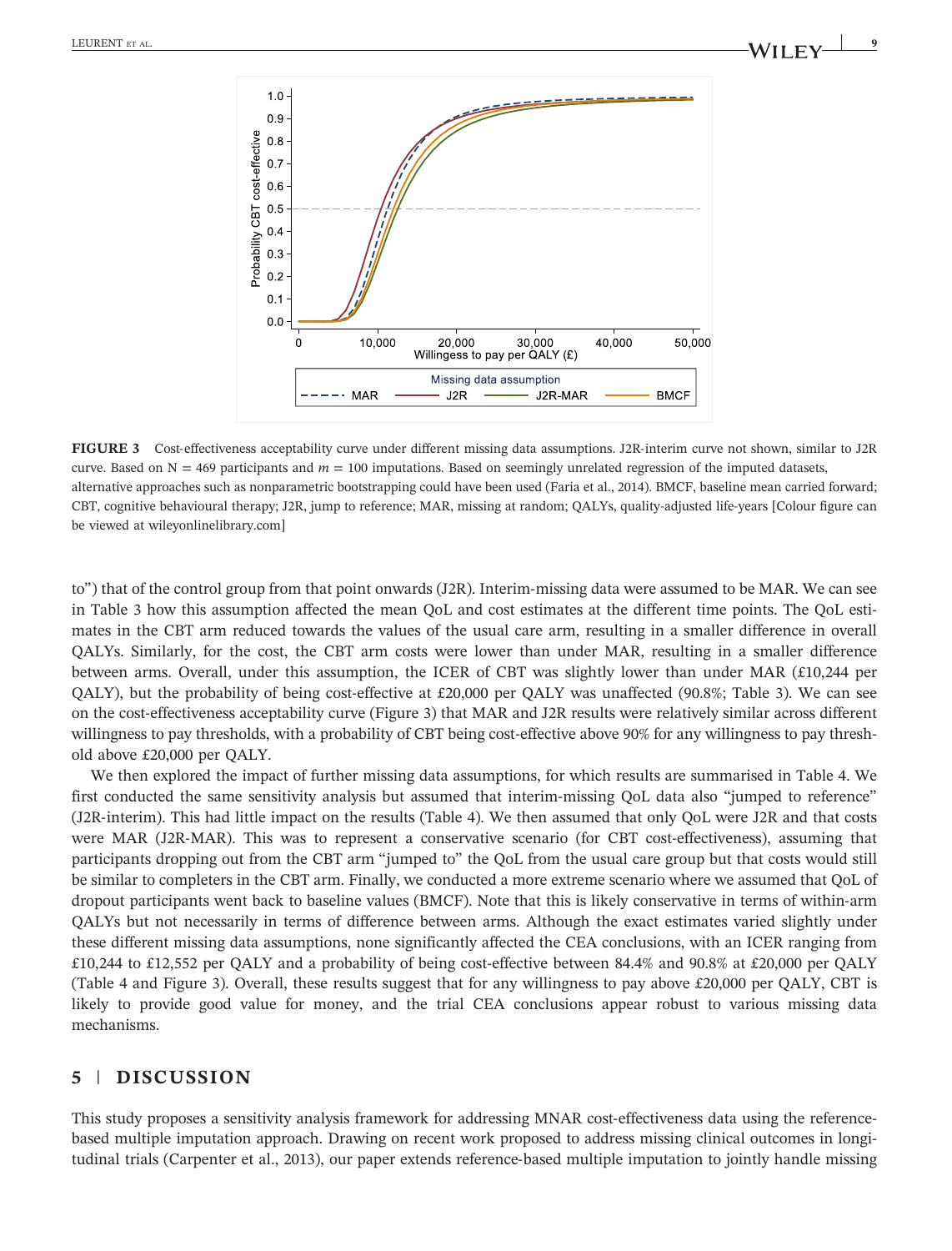| <b>Missing</b><br>data<br>assumption | Difference in QALYs<br><b>Mean</b> [95% CI] | Difference in costs $(f)$<br><b>Mean</b> [95% CI] | <b>ICER</b><br>(f/QALY) | Probability<br>cost-<br>effective <sup>a</sup> |
|--------------------------------------|---------------------------------------------|---------------------------------------------------|-------------------------|------------------------------------------------|
| <b>MAR</b>                           | $0.088$ [0.035, 0.142]                      | 996 [802, 1,190]                                  | 11,260                  | 90.8%                                          |
| $J2R^b$                              | $0.079$ [0.025, 0.134]                      | 813 [630, 996]                                    | 10,244                  | 90.8%                                          |
| $J2R$ interim <sup>c</sup>           | $0.078$ [0.024, 0.132]                      | 813 [630, 996]                                    | 10,423                  | 90.0%                                          |
| $J2R-MARd$                           | $0.079$ [0.025, 0.134]                      | 997 [801, 1,192]                                  | 12,552                  | 84.4%                                          |
| BMCF <sup>e</sup>                    | $0.083$ [0.029, 0.137]                      | 996 [802, 1,190]                                  | 12,016                  | 87.2%                                          |

**TABLE 4** Summary of cost-effectiveness results under different missing data assumptions

*Note*. Based on  $N = 469$  participants and  $m = 100$  imputations. Note that results on the 368 participants with complete cost and effectiveness data were incremental QALYs = 0.091 (95% CI [0.032, 0.149]) and incremental costs = £1,011 (95% CI [817, 1,204]).

Abbreviations: BMCF, baseline mean carried forward; CBT, cognitive behavioural therapy; CI, confidence interval; ICER, incremental cost‐effectiveness ratio; J2R, jump to reference; M, mean; MAR, missing at random; QoL, quality of life; QALYs, quality-adjusted life-years.

<sup>a</sup>At £20,000/QALY.

b Assuming QoL and costs for dropout participants in CBT arm jump to usual care values. Interim‐missing QoL assumed to be MAR.

c Assuming QoL and costs for dropout participants in CBT arm jump to usual care values, but interim‐missing QoL were assumed J2R.

d Assuming QoL and costs for dropout participants in CBT arm jump to usual care values, but missing costs were assumed MAR.

e Assuming QoL for dropout participants goes back to baseline values. Missing costs and interim‐missing QoL were assumed MAR.

cost and effectiveness endpoints and allows for features commonly seen in CEA, such as interim‐missing data. We illustrated the approach in the CoBalT trial, evaluating the cost‐effectiveness of CBT as an adjunct to pharmacotherapy for primary care patients with treatment‐resistant depression (Wiles et al., 2014). We formulated contextually plausible departures from the MAR assumption and found that the trial cost-effectiveness conclusions were robust to varied missing data assumptions. The software code was also provided, with instructions, to facilitate the implementation of the methods.

The development of sensitivity analysis strategies for addressing potential departures from the MAR assumption in trial‐based CEA is an active area of research (Faria et al., 2014; Gabrio et al., 2018; Leurent, Gomes, Faria, et al., 2018; Mason et al., 2018). One of the key strengths of reference‐based imputation compared with other sensitivity analysis approaches is the intuitive formulation of the missing data assumptions. This matters because the main challenge when conducting missing data sensitivity analysis is to formulate assumptions that are contextually relevant and accessible to a broad audience. Although similar claims have been made using other pattern mixture models (Faria et al., 2014; Leurent, Gomes, Faria, et al., 2018; Mason et al., 2018), these typically formulate departures from MAR in terms of quantitative differences between observed and missing data, which are less straightforward to interpret. Another strength of this approach is that it can be conveniently implemented after MAR multiple imputation, which is increasingly used to address missing data in trial‐based CEA (Gabrio et al., 2017; Leurent, Gomes, & Carpenter, 2018). Although the potential of reference-based imputation is more obvious in longitudinal trials, it is also relevant with single follow‐up trials and provides a convenient way to conduct "worst‐case"‐type scenarios while appropriately preserving the variance and imputation uncertainty.

A potential limitation of the proposed approach is that its current implementation relies on an MVN model, whereas QALYs and costs are likely to be nonnormally distributed. MVN multiple imputation is, however, recognised as robust to nonnormal data, as long as the estimators of interest are normally distributed (Bernaards, Belin, & Schafer, 2007; Lee & Carlin, 2017; Schafer, 1997; von Hippel, 2013). This is expected to be the case for most trial‐based CEA but could be an issue in small trials (say less than 50 participants per arm) or pilot studies. For an informal validation, we compared the CoBalT MVN results (under MAR) with multiple imputation by chained equations using predictive mean‐matching —which has been recommended to handle nonnormal data (White, Royston, & Wood, 2011)—and obtained very similar results (see Data S4).

The estimation of the variance parameters in reference‐based approaches has been a source of discussion (Ayele et al., 2014; Gao et al., 2017; Lu, 2014; Seaman, White, & Leacy, 2014). In particular, the model used for the imputation step differs from the one used for the analysis, an issue referred to as "incongeniality." Although the definition of what should be the appropriate variance estimator when making assumptions about unobserved data is still an area for debate, a recent study showed that the use of Rubin's rules with reference‐based multiple imputation has a desirable "information‐anchored" property, in the sense that the amount of information lost by the missing data under MNAR is similar to the information loss caused by the missing data under MAR (Cro, Carpenter, & Kenward, 2019). It is worth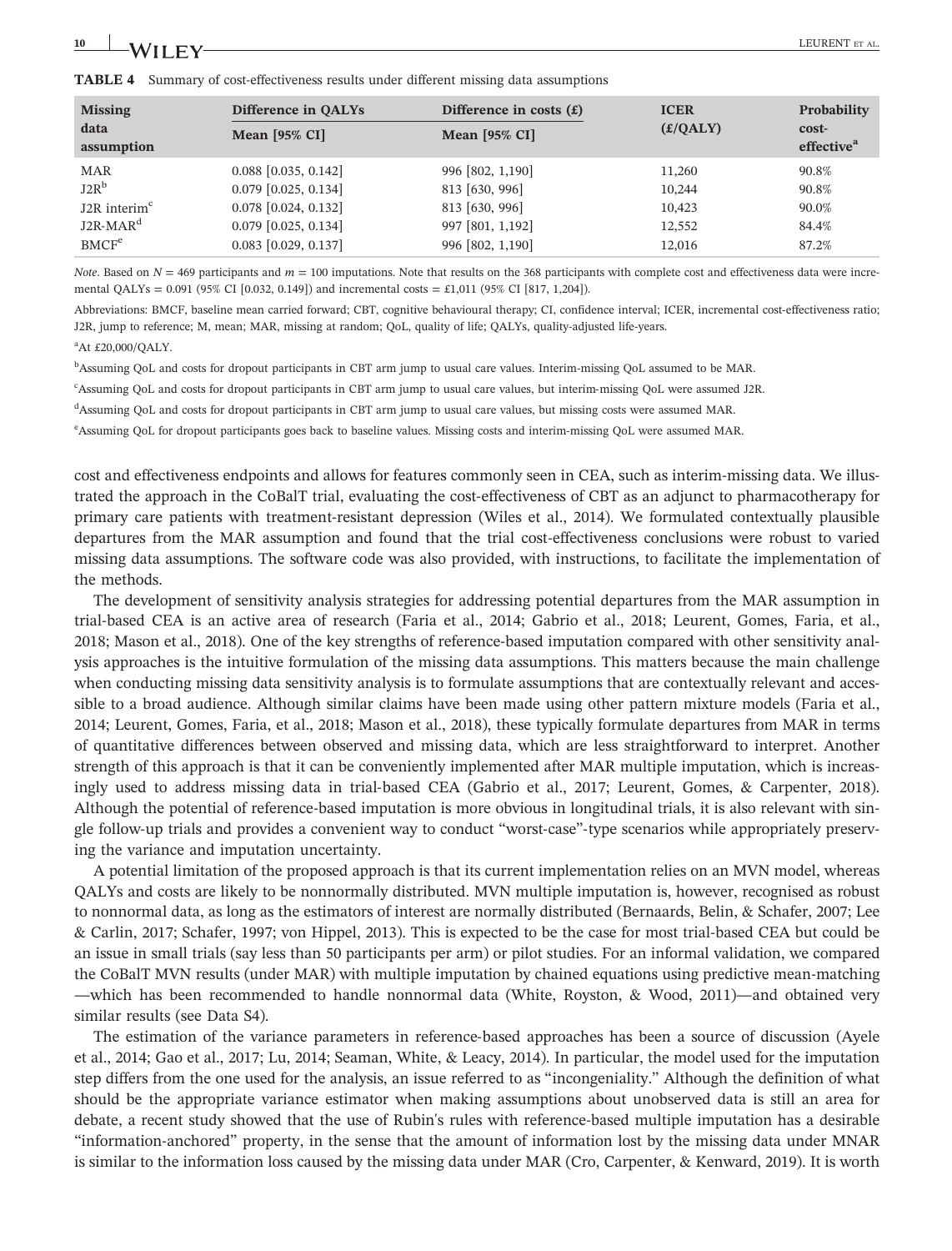noting that although multiple imputation provides a particularly convenient framework for implementation, the principles of reference‐based analysis are not necessarily tied with those of multiple imputation, and alternative frameworks have been proposed (Lu, 2014).

One key challenge of MNAR sensitivity analyses concerns the choice of plausible missing data assumptions in practice (Faria et al., 2014; Leurent, Gomes, Faria, et al., 2018). Although such assumptions are made more transparent in the proposed method, these still need to be informed by subject-matter knowledge and discussion with relevant "experts" (e.g., trial investigators and practitioners, clinical experts, and patient representatives). The plausibility of each assumption is likely to be a matter of debate, but it is important to keep in mind that the true missing data mechanism is always unknown and that the aim of the sensitivity analyses is to indicate how results could differ under a range of plausible assumptions (Morris, Kahan, & White, 2014). Ideally, the choice and plausibility of each assumption should be prespecified, for example, in the health economic analysis plan (Dritsaki et al., 2018). If sensitivity analyses results differ importantly, investigators should draw conclusions in light of the different results and the plausibility of the respective assumptions (Leurent, Gomes, & Carpenter, 2018). An additional complexity in CEA is to formulate relevant assumptions for each endpoint in light of their differential nature. For example, the J2R assumption is generally seen as conservative for the effectiveness, as it assumes no treatment effect in those with missing data. This may not be the case for the cost endpoint as the difference is typically expected in the opposite direction (new treatment more expensive) and a J2R assumption then becomes liberal.

Although our case study clearly illustrates the principles of the reference‐based approach, it is not without limitations. For example, we worked with a limited number of variables for clarity, but additional variables, such as individual costs components could be included in the model. In addition, although the proportion of missing data was relatively modest in our study, it would be interesting to investigate the extent to which larger amount of missing data may amplify the impact of sensitivity analysis. The choice of MNAR assumption will be specific to each trial, and further examples of applications in different settings would also be of interest.

The reference-based approach is particularly appealing due to its qualitative formulation of the MNAR assumptions, but it may not be the most appropriate approach to conduct sensitivity analysis in every trial‐based CEA. In particular, other methods have been proposed based on a "delta" parameter, capturing the plausible difference between observed and missing data (Faria et al., 2014; Leurent, Gomes, Faria, et al., 2018). This idea is relatively flexible and may be an interesting alternative when none of the reference-based option appear contextually plausible. A fully Bayesian model has also been proposed to simultaneously handle missing data and complex data structures, particularly when external data are available (e.g., expert beliefs) to inform priors (Baio, 2014; Gabrio et al., 2018, 2019; Mason et al., 2018). Other references provide a more comprehensive review of alternative missing data methods (Molenberghs, Fitzmaurice, Kenward, Tsiatis, & Verbeke, 2014; Molenberghs & Kenward, 2007).

Reference-based methods are still relatively novel, and there is scope for further research. Although the normality assumption has been found reasonable for multiple imputation under MAR, assessing the robustness of the proposed approach to nonnormal data in realistic settings is warranted. The approach could in theory be extended to nonnormal models, and this would be an interesting area for further development. This paper considered scenarios where one endpoint was assumed to be MAR and the other MNAR but did not allow for distinct MNAR mechanisms simultaneously (e.g., assuming the effectiveness follows J2R and the cost LMCF). Another development would be to allow for different mechanisms for different components of the endpoint. For example, assuming that self‐reported resource use items are MNAR, whereas other costs items based on medical records are MAR. Finally, this paper focused on addressing continuous outcomes, as these are most common in CEA (Leurent, Gomes, & Carpenter, 2018), but extending to other types of effectiveness measure (e.g., binary or time‐to‐event) would provide a valuable contribution.

In conclusion, this study directly addresses the lack of accessible methods for handling MNAR data in trial‐based CEA. Reference‐based multiple imputation is relatively straightforward to implement and facilitates the formulation of relevant, accessible assumptions. We hope this approach will help future CEA based on incomplete trial data to routinely conduct sensitivity analyses departing from the MAR assumption.

#### **ACKNOWLEDGEMENTS**

This report is independent research supported by the National Institute for Health Research Trainees Coordinating Centre (B. L., Doctoral Research Fellowship, DRF‐12437). J. C. is supported by a Medical Research Council Grant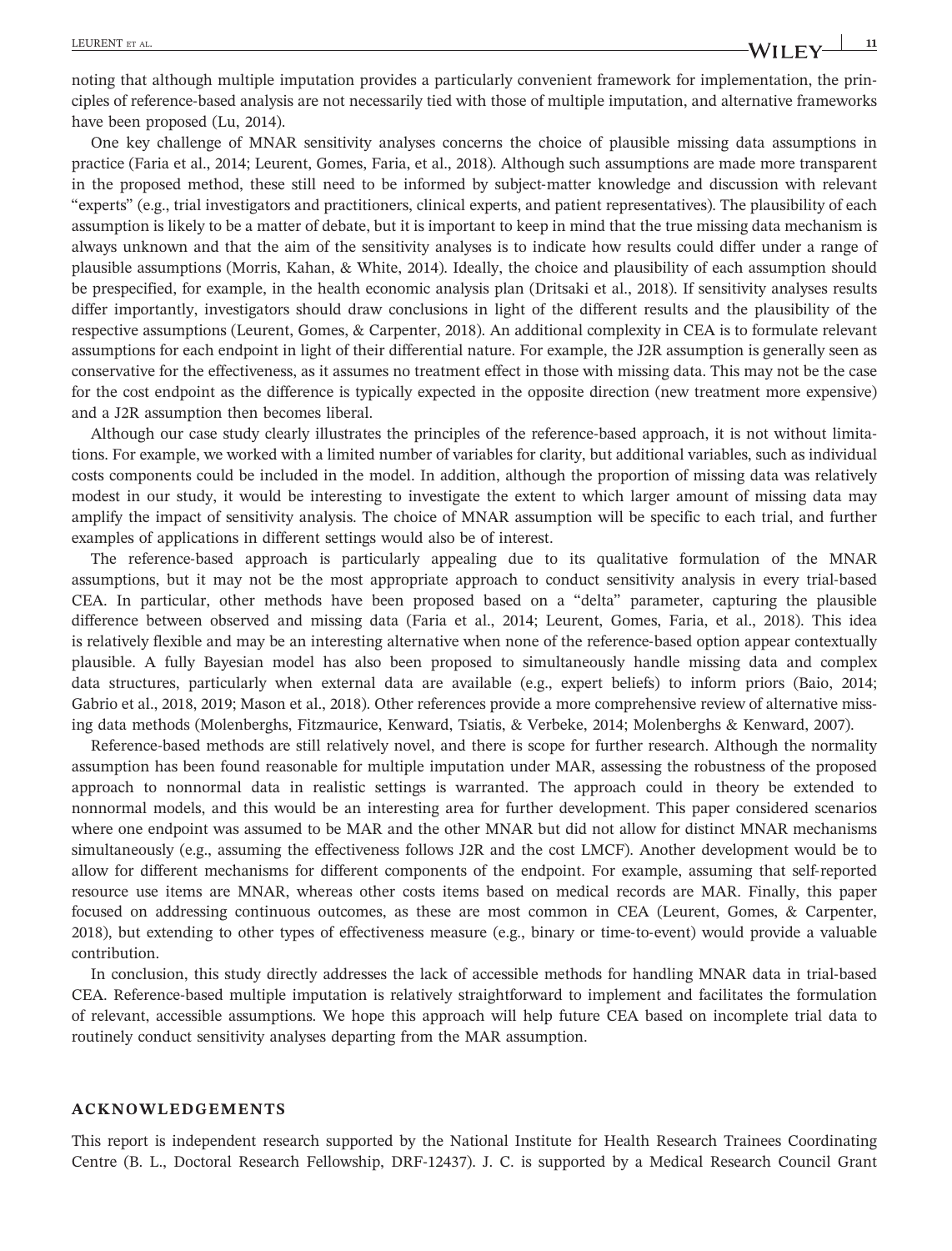## **12** LEURENT ET AL.

MC\_UU\_12023/21. The CoBalT study was funded by the National Institute for Health Research Health Technology Assessment (NIHR HTA) programme (Project 06/404/02). The study was supported by the NIHR Biomedical Research Centre at the University Hospitals Bristol NHS Foundation Trust and the University of Bristol. The views expressed in this publication are those of the author and not necessarily those of the NHS, NIHR, HTA programme, or the Department of Health.

#### **CONFLICT OF INTEREST**

J. C. reports grants from Medical Research Council, personal fees from Statistical consultancy for GSK, grants from Statistical consultancy for Amgen, during the conduct of the study, personal fees from Swiss Winter Epidemiology School, personal fees from Wiley, and personal fees from Springer, outside the submitted work. N. W. reports grants from University of Bristol, during the conduct of the study. B. L., M. G., and S. C. declare that they have no conflict of interest.

#### **ORCID**

*Baptiste Leurent* **b** <https://orcid.org/0000-0001-6420-6567> *Manuel Gomes* **b** <https://orcid.org/0000-0002-1428-1232> *Suzie Cro* <https://orcid.org/0000-0002-6113-1173> *Nicola Wiles* **b** <https://orcid.org/0000-0002-5250-3553>

#### **REFERENCES**

- Ayele, B. T., Lipkovich, I., Molenberghs, G., & Mallinckrodt, C. H. (2014). A multiple-imputation-based approach to sensitivity analyses and effectiveness assessments in longitudinal clinical trials. *Journal of Biopharmaceutical Statistics*, *24*(2), 211–228. [https://doi.org/10.1080/](https://doi.org/10.1080/10543406.2013.859148) [10543406.2013.859148](https://doi.org/10.1080/10543406.2013.859148)
- Baio, G. (2014). Bayesian models for cost-effectiveness analysis in the presence of structural zero costs. *Statistics in Medicine*, 33(11), 1900–1913.<br>1900–1913.<br>Beck, A. T., Steer, R. A., & Brown, G. K. (1996). *BDI-II,* 1900–1913.
- 
- Bell, M. L., Fiero, M., Horton, N. J., & Hsu, C.‐H. (2014). Handling missing data in RCTs: A review of the top medical journals. *BMC Medical Research Methodology*, *14*(1), 118. [https://doi.org/10.1186/1471](https://doi.org/10.1186/1471-2288-14-118)‐2288‐14‐118
- Bernaards, C. A., Belin, T. R., & Schafer, J. L. (2007). Robustness of a multivariate normal approximation for imputation of incomplete binary data. *Statistics in Medicine*, *26*(6), 1368–1382.<https://doi.org/10.1002/sim.2619>
- Briggs, A., Clark, T., Wolstenholme, J., & Clarke, P. (2003). Missing ... presumed at random: Cost-analysis of incomplete data. *Health Economics*, *12*(5), 377–392.<https://doi.org/10.1002/hec.766>
- Burton, A., Billingham, L. J., & Bryan, S. (2007). Cost-effectiveness in clinical trials: Using multiple imputation to deal with incomplete cost data. *Clinical Trials*, *4*(2), 154–161.<https://doi.org/10.1177/1740774507076914>
- Burzykowski, T., Carpenter, J., Coens, C., Evans, D., France, L., Kenward, M., … Yu, L. M. (2010). Missing data: Discussion points from the PSI missing data expert group. *Pharmaceutical Statistics*, *9*(4), 288–297.<https://doi.org/10.1002/pst.391>
- Carpenter, J. R., Roger, J. H., & Kenward, M. G. (2013). Analysis of longitudinal trials with protocol deviation: A framework for relevant, accessible assumptions, and inference via multiple imputation. *Journal of Biopharmaceutical Statistics*, *23*(3), 1352–1371.
- Committee for Medicinal Products for Human Use (CHMP) (2010). *Guideline on missing data in confirmatory clinical trials* (Vol. 44). London: European Medicines Agency.
- Cro, S., Carpenter, J. R., & Kenward, M. G. (2019). Information‐anchored sensitivity analysis: Theory and application. *Journal of the Royal Statistical Society: Series A (Statistics in Society)*, *182*(2), 623–645.
- Cro, S., Morris, T. P., Kenward, M. G., & Carpenter, J. R. (2016). Reference‐based sensitivity analysis via multiple imputation for longitudinal trials with protocol deviation. *The Stata Journal*, *16*(2), 443–463.
- Dolan, P. (1997). Modeling valuations for EuroQol health states. *Medical Care*, *35*(11), 1095–1108. [https://doi.org/10.1097/00005650](https://doi.org/10.1097/00005650-199711000-00002)‐ [199711000](https://doi.org/10.1097/00005650-199711000-00002)‐00002
- Dritsaki, M., Gray, A., Petrou, S., Dutton, S., Lamb, S. E., & Thorn, J. C. (2018). Current UK practices on Health Economics Analysis Plans (HEAPs): Are we using heaps of them? *PharmacoEconomics*, *36*(2), 253–257. [https://doi.org/10.1007/s40273](https://doi.org/10.1007/s40273-017-0598-x)‐017‐0598‐x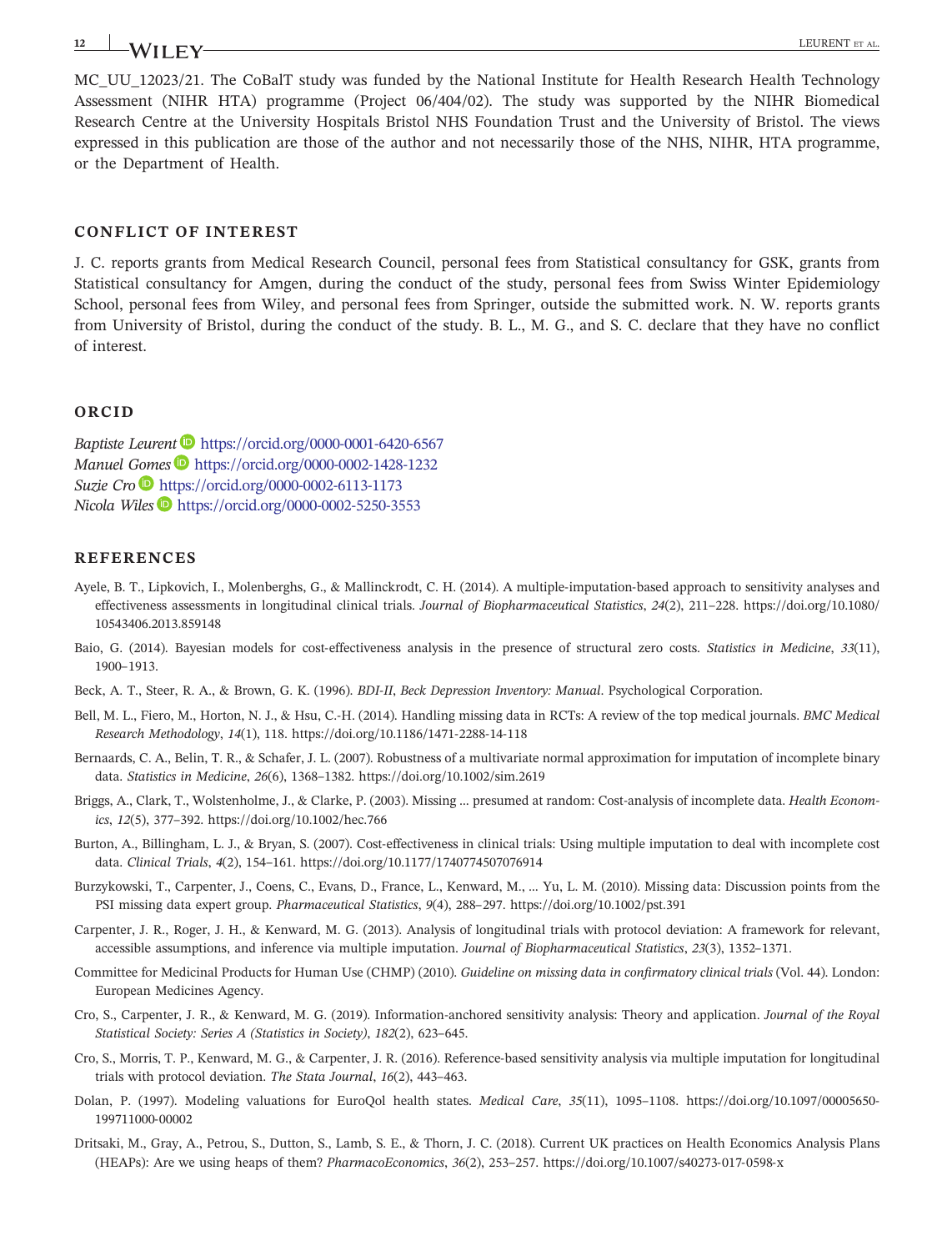EuroQol Group (1990). EuroQol—A new facility for the measurement of health‐related quality of life. *Health Policy*, *16*(3), 199–208.

- Faria, R., Gomes, M., Epstein, D., & White, I. R. (2014). A guide to handling missing data in cost-effectiveness analysis conducted within randomised controlled trials. *PharmacoEconomics*, *32*(12), 1157–1170.
- Fenwick, E., O'Brien, B. J., & Briggs, A. (2004). Cost‐effectiveness acceptability curves—Facts, fallacies and frequently asked questions. *Health Economics*, *13*(5), 405–415.<https://doi.org/10.1002/hec.903>
- Gabrio, A., Daniels, M. J., & Baio, G. (2018). A Bayesian parametric approach to handle missing longitudinal outcome data in trial‐based health economic evaluations. Retrieved from<http://arxiv.org/abs/1805.07147>
- Gabrio, A., Mason, A. J., & Baio, G. (2017). Handling missing data in within-trial cost-effectiveness analysis: A review with future recommenhealth economic evaluations. Retrieved from http://arxiv.org/abs/1805.07147<br>prio, A., Mason, A. J., & Baio, G. (2017). Handling missing data in within-trial cost-effectivene<br>dations. *PharmacoEconomics* - Open, 1(2), 79–97
- Gabrio, A., Mason, A. J., & Baio, G. (2019). A full Bayesian model to handle structural ones and missingness in economic evaluations from individual‐level data. *Statistics in Medicine*, *38*(8), 1399–1420.<https://doi.org/10.1002/sim.8045>
- Gao, F., Liu, G., Zeng, D., Diao, G., Heyse, J. F., & Ibrahim, J. G. (2017). On inference of control-based imputation for analysis of repeated binary outcomes with missing data. *Journal of Biopharmaceutical Statistics*, *27*(3), 358–372. [https://doi.org/10.1080/](https://doi.org/10.1080/10543406.2017.1289957) [10543406.2017.1289957](https://doi.org/10.1080/10543406.2017.1289957)
- Hollinghurst, S., Peters, T. J., Kaur, S., Wiles, N., Lewis, G., & Kessler, D. (2010). Cost-effectiveness of therapist-delivered online cognitivebehavioural therapy for depression: Randomised controlled trial. *British Journal of Psychiatry*, *197*(4), 297–304. [https://doi.org/10.1192/](https://doi.org/10.1192/bjp.bp.109.073080) [bjp.bp.109.073080](https://doi.org/10.1192/bjp.bp.109.073080)
- Keene, O. N., Roger, J. H., Hartley, B. F., & Kenward, M. G. (2014). Missing data sensitivity analysis for recurrent event data using controlled imputation. *Pharmaceutical Statistics*, *13*(4), 258–264.<https://doi.org/10.1002/pst.1624>
- Kenward, M. G. (2015). Controlled multiple imputation methods for sensitivity analyses in longitudinal clinical trials with dropout and protocol deviation. *Clinical Investigation*, *5*(3), 311–320.
- Lee, K. J., & Carlin, J. B. (2017). Multiple imputation in the presence of non-normal data. *Statistics in Medicine*, 36(4), 606–617. [https://doi.](https://doi.org/10.1002/sim.7173) [org/10.1002/sim.7173](https://doi.org/10.1002/sim.7173)
- Leurent, B., Gomes, M., & Carpenter, J. R. (2018). Missing data in trial‐based cost‐effectiveness analysis: An incomplete journey. *Health Economics*, *27*(6), 1024–1040.<https://doi.org/10.1002/hec.3654>
- Leurent, B., Gomes, M., Cro, S., Wiles, N., & Carpenter, J. R. (2019). CEmimix Stata do‐file (v1). [https://doi.org/10.6084/m9.](https://doi.org/10.6084/m9.figshare.8168021.v1) [figshare.8168021.v1](https://doi.org/10.6084/m9.figshare.8168021.v1)
- Leurent, B., Gomes, M., Faria, R., Morris, S., Grieve, R., & Carpenter, J. R. (2018). Sensitivity analysis for not-at-random missing data in trialbased cost‐effectiveness analysis: A tutorial. *PharmacoEconomics*, *36*(8), 889–901. [https://doi.org/10.1007/s40273](https://doi.org/10.1007/s40273-018-0650-5)‐018‐0650‐5
- Lin, D. Y. (2003). Regression analysis of incomplete medical cost data. *Statistics in Medicine*, *22*(7), 1181–1200. [https://doi.org/10.1002/](https://doi.org/10.1002/sim.1377) [sim.1377](https://doi.org/10.1002/sim.1377)
- Little, R. J. A. (1993). Pattern‐mixture models for multivariate incomplete data. *Journal of the American Statistical Association*, *88*(421), 125–134.
- Little, R. J. A., D'Agostino, R., Cohen, M. L., Dickersin, K., Emerson, S. S., Farrar, J. T., … others. (2012). The prevention and treatment of missing data in clinical trials. *New England Journal of Medicine*, *367*(14), 1355–1360.<https://doi.org/10.1056/NEJMsr1203730>
- Little, R. J. A., & Rubin, D. B. (2002). *Statistical analysis with missing data*. Hoboken, NJ: John Wiley & Sons.
- Little, R. J. A., & Yau, L. (1996). Intent‐to‐treat analysis for longitudinal studies with drop‐outs. *Biometrics*, *52*(4), 1324–1333.
- Lu, K. (2014). An analytic method for the placebo‐based pattern‐mixture model. *Statistics in Medicine*, *33*(7), 1134–1145. [https://doi.org/](https://doi.org/10.1002/sim.6008) [10.1002/sim.6008](https://doi.org/10.1002/sim.6008)
- Manca, A., & Palmer, S. (2005). Handling missing data in patient‐level cost‐effectiveness analysis alongside randomised clinical trials. *Appl Health Econ Health Policy*, *4*(2), 65–75. [https://doi.org/10.2165/00148365](https://doi.org/10.2165/00148365-200504020-00001)‐200504020‐00001
- Mason, A. J., Gomes, M., Grieve, R., & Carpenter, J. R. (2018). A Bayesian framework for health economic evaluation in studies with missing data. *Health Economics*, *27*(11), 1670–1683.<https://doi.org/10.1002/hec.3793>
- Molenberghs, G., Fitzmaurice, G., Kenward, M. G., Tsiatis, A., & Verbeke, G. (2014). *Handbook of missing data methodology*. New York, NY: CRC Press.
- Molenberghs, G., & Kenward, M. (2007). *Missing data in clinical studies*. Chichester, UK: John Wiley & Sons.
- Molenberghs, G., Thijs, H., Jansen, I., Beunckens, C., Kenward, M. G., Mallinckrodt, C., & Carroll, R. J. (2004). Analyzing incomplete longitudinal clinical trial data. *Biostatistics*, *5*(3), 445–464.<https://doi.org/10.1093/biostatistics/5.3.445>
- Morris, T. P., Kahan, B. C., & White, I. R. (2014). Choosing sensitivity analyses for randomised trials: Principles. *BMC Medical Research Methodology*, *14*(1), 11. [https://doi.org/10.1186/1471](https://doi.org/10.1186/1471-2288-14-11)‐2288‐14‐11
- Noble, S. M., Hollingworth, W., & Tilling, K. (2012). Missing data in trial‐based cost‐effectiveness analysis: The current state of play. *Health Economics*, *21*(2), 187–200.<https://doi.org/10.1002/hec.1693>